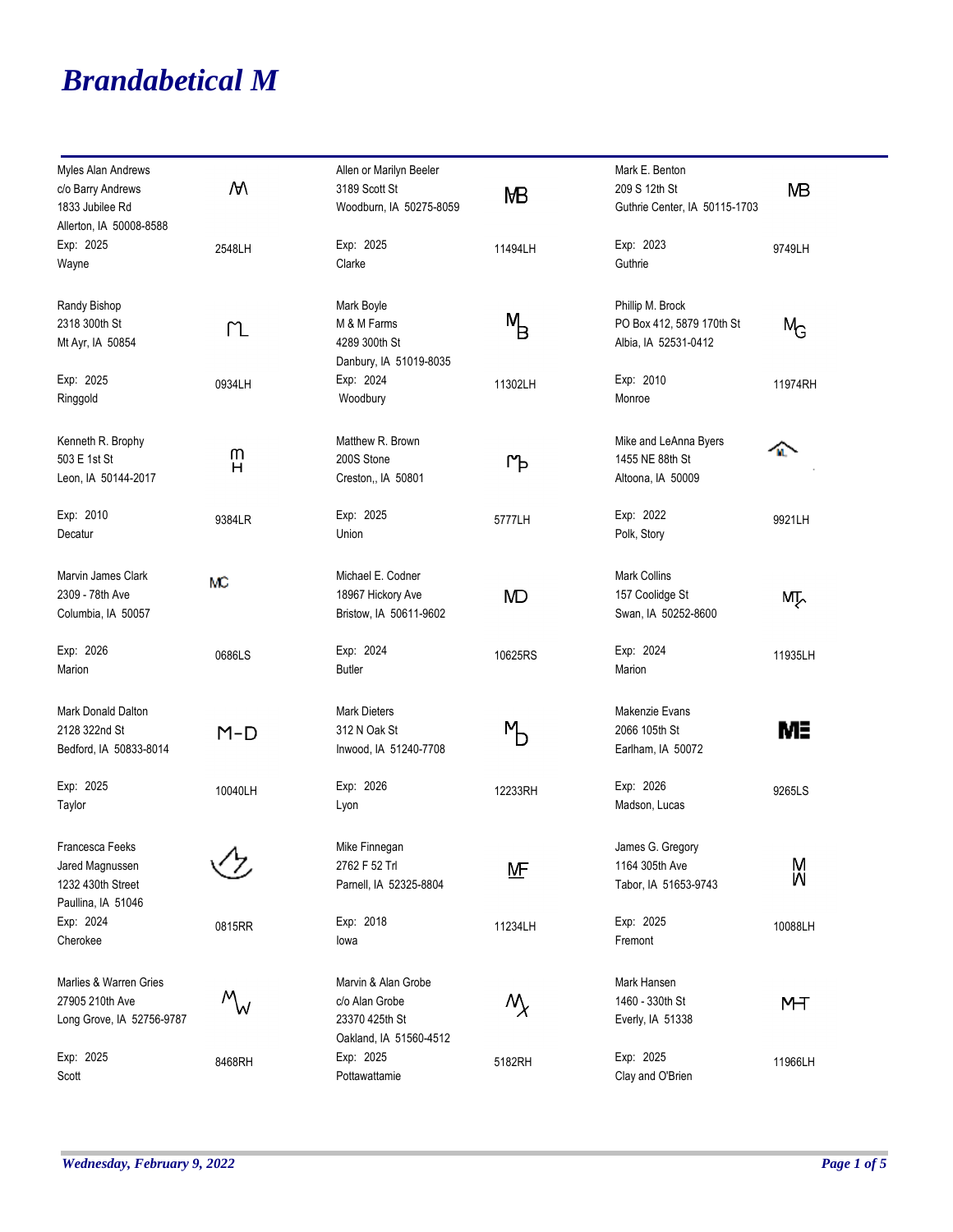| Larry G. Johnson<br>Johnson Family Farms Inc<br>101 300th Ave            | M.             | Matt or Sarah Jungman<br>1318 N River Trail<br>Winterseet, IA 50273                        | ╬       | Mike Keegel<br>% Carol Reed<br>1061 - 650th Ave                        | 엇       |
|--------------------------------------------------------------------------|----------------|--------------------------------------------------------------------------------------------|---------|------------------------------------------------------------------------|---------|
| Maquoketa, IA 52060-8611<br>Exp: 2023<br>Clinton, Jackson                | 11194LH        | Exp: 2026<br>Madison, Dallas                                                               | 0694RH  | Albia, IA 52531<br>Exp: 2026<br>Monroe                                 | 11550LH |
| Rex King<br>King's Mountain Ranch<br>520 Joy Ave<br>Boone, IA 50036-7246 | χVR            | Karess S. Knudtson<br>1978 250th St<br>Milford, IA 51351-7060                              | ε∣з     | Danielle A. Koehn<br>9288 Chariot Road<br>Elkader, IA 52043            | МX.     |
| Exp: 2027<br>Boone                                                       | 12351LH        | Exp: 2023<br>Dickinson                                                                     | 12471LH | Exp: 2027<br>Clayton                                                   | 11726LH |
| Kimberly Koeing<br>28053 - 490th S<br>Walnut, IA 51577                   |                | Mark J. Ledger<br>2370 Palm Avenue<br>Washington, IA 52353                                 | M       | Mike A. Lucas<br>2804 Highway 136<br>Delmar, IA 52037-9192             | ML      |
| Exp: 2025<br>Pottawattamie                                               | 0616LH         | Exp: 2023<br>Washington                                                                    | 5905LS  | Exp: 2025<br>Clinton                                                   | 10208RH |
| Mark Maeder<br>2055 - 300th St<br>Greenfield, IA 50849                   | M<br>M         | Mark Maeder<br>2055 - 300th St<br>Greenfield, IA 50849                                     | W       | Mark Maeder<br>2055 300th St<br>Greenfield, IA 50843-8020              | Μ<br>М  |
| Exp: 2025<br>Adair, Adams, Madison, Union                                | 0610LH         | Exp: 2023<br>Adair, Adams, Madison, Union                                                  | 9732RS  | Exp: 2023<br>Adair, Adams, Madison, Union                              | 9733RH  |
| Michael F. Manning<br>1911 Lansing Harpers Rd<br>Lansing, IA 52151-7545  | $M_{\text{M}}$ | Nick & Ashlee Martens<br>1175 Upton Street<br>Columbia, IA 50057                           | ₩       | John Masters<br>Rocking M Ridge<br>15515 492nd Lane<br>Lucas, IA 50151 |         |
| Exp: 2026<br>Allamakee                                                   | 10240RH        | Exp: 2025<br>Marion                                                                        | 0168LH  | Exp: 2025<br>Lucas & Decatur                                           | 9741LH  |
| Donald D. Maxwell<br>9517 Hwy F 17 West<br>Baxter, IA 50028-8587         | m              | Dr E E Maxwell DVM<br>PO Box 605, 123 S 2nd St<br>Moville, IA 51039-0605                   | NX      | Mike & Becky May Ranch<br>975 Hwy 18<br>Britt, IA 50423                | ιν      |
| Exp: 2027<br>Jasper                                                      | 7400RH         | Exp: 2025<br>Woodbury                                                                      | 0596RH  | Exp: 2024<br>Hancock                                                   | 11197LH |
| J C McCall<br>Mc Call Farms<br>1312 310th<br>Fontanelle, IA 50846-8228   | Mc             | Ashley and/or Derek McClain<br>Double M Horses<br>3138 180th Ave<br>Fort Madison, IA 52627 |         | Warren W. McClue<br>11481 Timber Ave<br>Lake City, IA 51449-8118       | પિշ     |
| Exp: 2025<br>Adair, Adams                                                | 5397RS         | Exp: 2025<br>Lee                                                                           | 1906RH  | Exp: 2025<br>Carroll                                                   | 11450RH |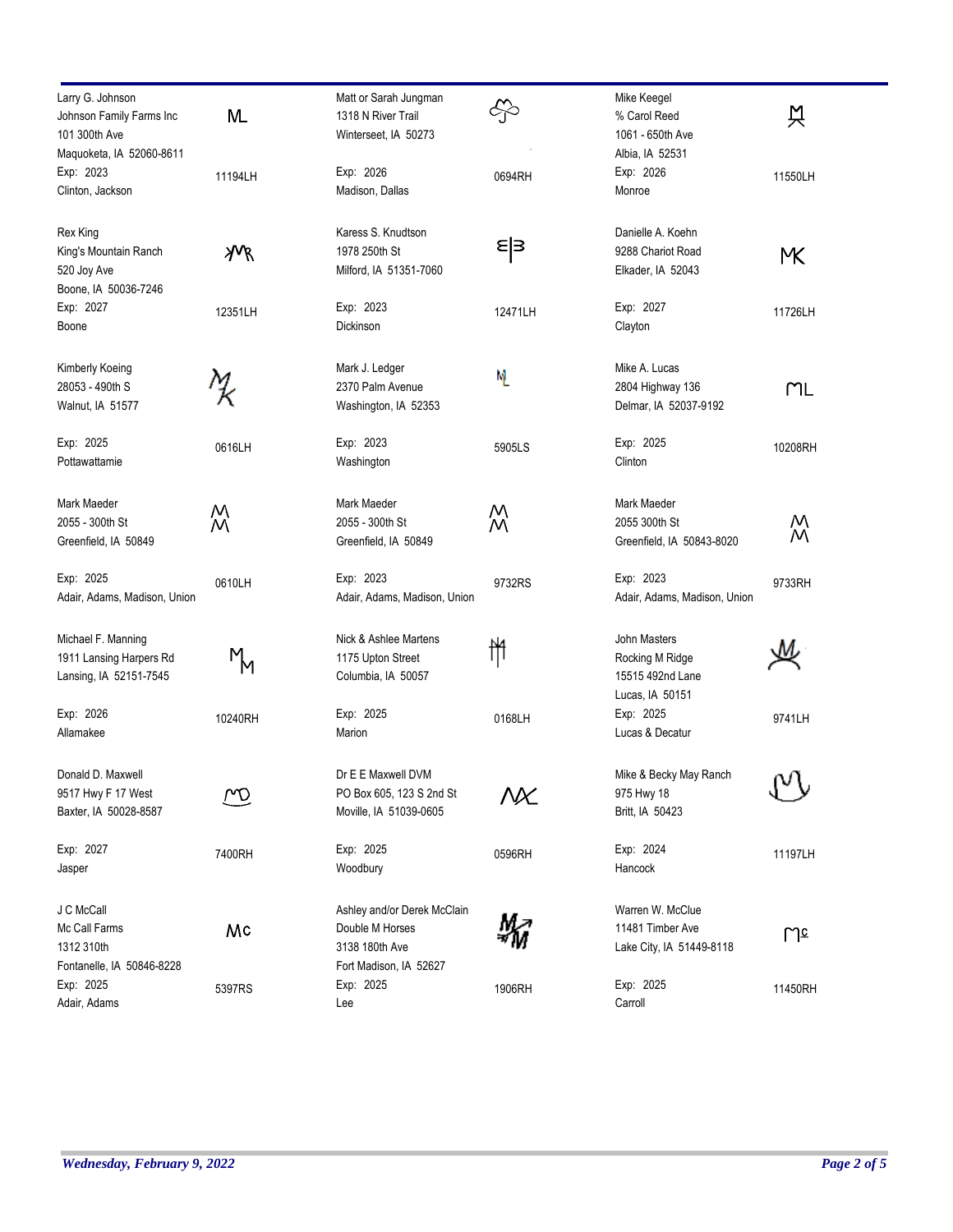| Gary L. McCool<br>902 Main St<br>Guthrie Center, IA 50115-1528                        | Σ                                                                           | Jeffrey and Sarha McCormick<br>54222 Osage Rd<br>Lewis, IA 51514                       | M                 | Alan T. McDaniel<br>8247 104th Lane<br>Indianola, IA 50125-7802                                 | MPD     |
|---------------------------------------------------------------------------------------|-----------------------------------------------------------------------------|----------------------------------------------------------------------------------------|-------------------|-------------------------------------------------------------------------------------------------|---------|
| Exp: 2025<br>Guthrie                                                                  | 12559LR                                                                     | Exp: 2026<br>Cass                                                                      | 6501LS            | Exp: 2027<br>Lucas, Warren                                                                      | 11728LR |
| Dexter Dean McDermott<br>Double M Farms<br>61968 Oxford Rd<br>Atlantic, IA 50022      | നന                                                                          | Matt M. McGuire<br>1223 126th Street<br>Wayland, IA 52654-9562                         | ⋚₹                | Jack or Barry McIntire<br>2560 190th St<br>Afton, IA 50830-8014                                 | m       |
| Exp: 2025<br>Cass                                                                     | 0007LH                                                                      | Exp: 2026<br>Henry                                                                     | 12154LH           | Exp: 2025<br>Union                                                                              | 10792LH |
| Bernard L. McIntosh<br>Rocking M Ltd<br>22795 Whippoorwill Rd<br>Neola, IA 51559-6097 | $\mathcal{E}% _{M_{1},M_{2}}^{\alpha,\beta}(\mathbf{M}_{1},\mathbf{M}_{2})$ | Janet M. McNaughton<br>37393 280th St<br>Kingsley, IA 51028                            | Σ                 | Kara Mehaffy<br>23229 Old Lincoln Hwy<br>Crescent, IA 51526                                     |         |
| Exp: 2025<br>Pottawattamie                                                            | 4260RR                                                                      | Exp: 2025<br>Plymouth                                                                  | 0740LS            | Exp: 2025<br>Pottawattamie                                                                      | 0549LH  |
| Dennis Menefee<br>2029 190th Rd<br>Guthrie Center, IA 50115-8540                      | M                                                                           | <b>Richard Mercer</b><br>Anthony Mercer<br>607 N Lincoln Street<br>Kellerton, IA 50133 | $\bm{\mathsf{M}}$ | Midwest Mini Buckers<br>1477 Limestone Ave<br>Winterset, IA 50273                               | M<br>В  |
| Exp: 2025<br>Guthrie                                                                  | 10139RR                                                                     | Exp: 2025<br>Ringgold and Decatur                                                      | 11466LH           | Exp: 2025<br>Madison                                                                            | 3453LH  |
| <b>Molly Miller</b><br>2129 105th Street<br>Winfield, IA 52659                        | YB                                                                          | Thom & Mary Miller<br>Gary & Jean Miller<br>2129 105th St<br>Winfield, IA 52659-9619   | ΜF                | Ryan Miller and Donnie Miller<br><b>Miller Cattle</b><br>28332 270th St<br>Bloomfield, IA 52537 | Мc      |
| Exp: 2023<br>Henry                                                                    | 5994LH                                                                      | Exp: 2024<br>Henry                                                                     | 11874LH           | Exp: 2026<br>Davis                                                                              | 9772LH  |
| Roland G. Miller<br>3337 260th St<br>Lenox, IA 50851                                  | ج                                                                           | Patrick Minnehan<br>Minnehan Family Farms<br>249 Eaton Ave<br>Churdan, IA 50050        | $M_{\odot}$       | Jerry H. Minner<br>4374 Highway 63 S<br>Malcom, IA 50157-8014                                   | 忏       |
| Exp: 2025<br>Adams, Union                                                             | 3069RH                                                                      | Exp: 2023<br>Greene                                                                    | 0848LH            | Exp: 2025<br>Poweshiek                                                                          | 10913RH |
| Dean Moore<br>2998 Eagle Ave NW<br>Oxford, IA 52322-9215                              | ౘ                                                                           | Todd & Jennifer Moore<br>Iron M Draft Horses<br>1533 130th Street<br>Wayland, IA 52654 |                   | Mark Moore<br>3289 160th St<br>What Cheer, IA 50268                                             | M       |
| Exp: 2023<br>Johnson                                                                  | 11786LS                                                                     | Exp: 2024<br>Henry and Louisa                                                          | 9964RH            | Exp: 2023<br>Mahaska                                                                            | 9703LH  |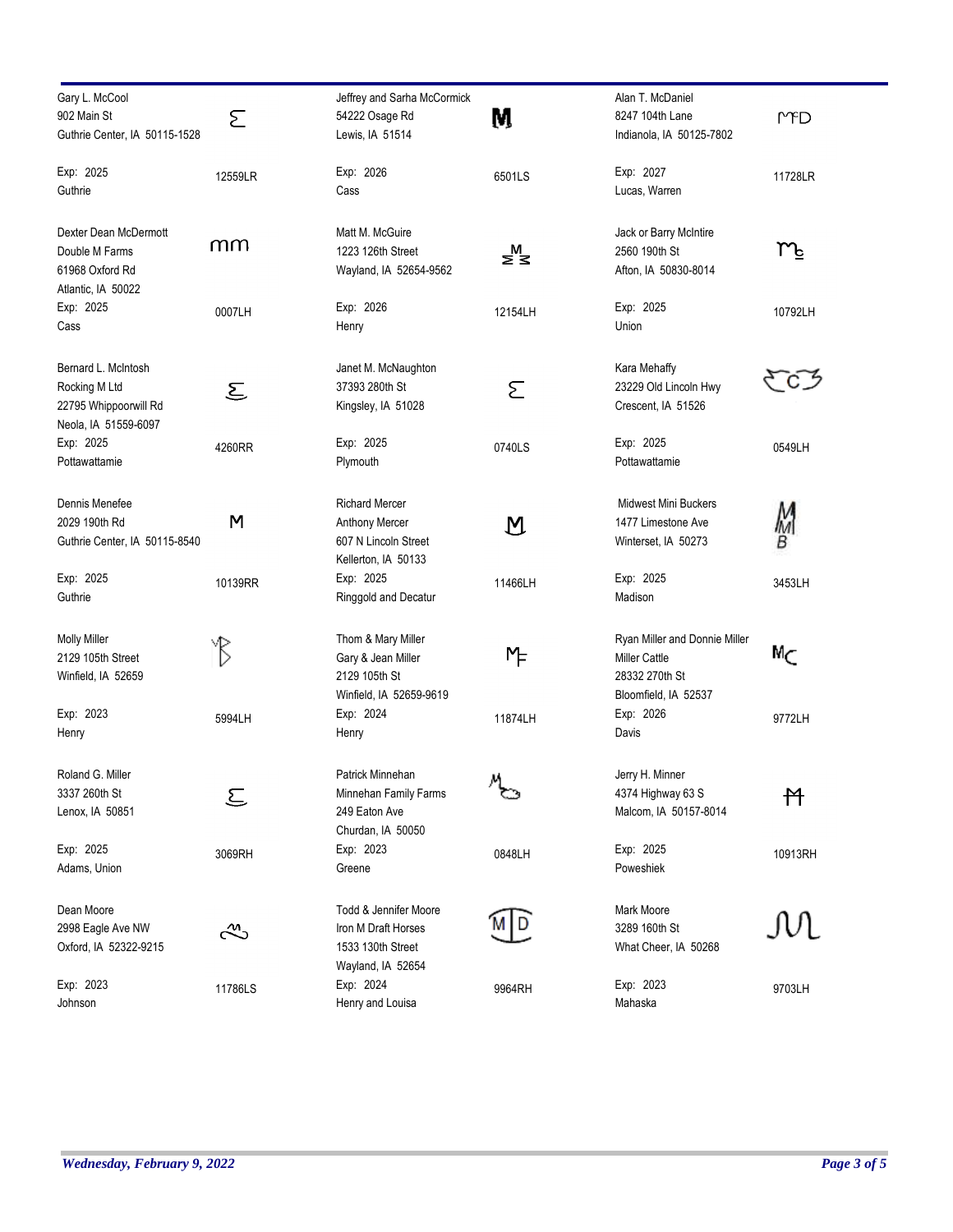| John & Anita Moorhead         |        |
|-------------------------------|--------|
| 601 Elm Street                |        |
| Moorhead, IA 51558-3025       | ٣F     |
| Exp: 2027                     |        |
| Monona                        | 9038LH |
|                               |        |
| Denny Muller Muller & Sons    |        |
| 1848 Linden Rd                |        |
| Defiance, IA 51527            |        |
|                               |        |
| Exp: 2018                     | 0211LH |
| Shelby, Adair                 |        |
|                               |        |
| Linton Vaughan Murphy         |        |
| 7606 Stony Hollow Rd          |        |
| Burlington, IA 52601-9140     |        |
| Exp: 2025                     | 6192RH |
| Des Moines                    |        |
|                               |        |
| <b>Matt Reesink</b>           |        |
| 2762 150th Street             |        |
| Muscatine, IA 52761           |        |
|                               |        |
| Exp: 2023                     | 7921RH |
| Muscatine                     |        |
| Merle E. Sheeder              |        |
| 2005 Horn Ave                 | ΜS     |
| Guthrie Center, IA 50115-8661 |        |
|                               |        |
| Exp: 2025<br>Guthrie          | 0338RH |
|                               |        |
| Tyler & Machelle Slough       |        |
| 3193 - 290th St.              |        |
| Braddyville, IA 51631         |        |
|                               |        |
| Exp: 2027                     | 0784LH |
| Page                          |        |
| Monte Steinfeldt              |        |
| 2303 460th Street             |        |
| Buffalo Center, IA 50424      | М.     |
|                               |        |
| Exp: 2023                     | 1904LH |
| Kossuth                       |        |

| Elizabeth Morris Cathcart             |         |
|---------------------------------------|---------|
| 4254 55th Ave                         | M       |
| Linn Grove, IA 51033-7516             |         |
| Exp: 2025                             |         |
| Buena Vista, Cherokee                 | 12011LH |
|                                       |         |
| Jeff Mundorf                          |         |
| 1516 N Ave                            | М       |
| Red Oak, IA 51535                     |         |
|                                       |         |
| Exp: 2025                             | 3666LH  |
| Cass, Montgomery, Pottawattamie       |         |
|                                       |         |
| Molly Rae Peters                      |         |
| 400 Meadowlake St                     |         |
| Jewell, IA 50130                      |         |
|                                       |         |
| Exp: 2024                             | 0346RH  |
| Hamilton                              |         |
|                                       |         |
| Richard Hildreth or Robin Sprafka     | Μś      |
| Middle River Ranch                    |         |
| 2976 214th Trl                        |         |
| Winterset, IA 50273-8146<br>Exp: 2024 |         |
| Madison                               | 11354LH |
|                                       |         |
| Mark D. Sickelka                      |         |
| 148 S River Rd                        | ΜS      |
| Peterson, IA 51047-7505               |         |
|                                       |         |
| Exp: 2025                             | 9419LH  |
| Buena Vista, Cherokee, O'Brien        |         |
|                                       |         |
| James M and Debroah A Stanton - M     |         |
| 60 Four Winds Dr.                     |         |
| Clear Lake, IA 50428                  |         |
|                                       |         |
| Exp: 2025<br>Cerro Gordo              | 0608LH  |
|                                       |         |
|                                       |         |
| Michael Avery Stuart<br>3060 185th St |         |
| Thayer, IA 50254-8654                 |         |
|                                       |         |
| Exp: 2025                             | 10802LH |
| Union                                 |         |

| Douglas Michael Moser<br>2729 Osceola Ave<br>Danbury, IA 51019-8112                                                          |         |
|------------------------------------------------------------------------------------------------------------------------------|---------|
| Exp: 2025<br>Woodbury                                                                                                        | 12013LH |
| Jesse Munk<br>119131 East 82nd St. S<br>Reasnor, IA 50232                                                                    |         |
| Exp: 2027<br>Jasper                                                                                                          | 0797LH  |
| Matthew C T Petersen<br>2227 Lenox Ave<br>Anthon, IA 51004-8121                                                              |         |
| Exp: 2025<br>Woodbury                                                                                                        | 10219RR |
| <b>Bernard Schnoor</b><br>Schnoor & Schnoor<br>28462 Pioneer Trl<br>Silver City, IA 51571-4055<br>Exp: 2025<br>Pottawattamie | 5085RH  |
| Maurice A. Sinclair<br>2208 560th Ave<br>Melrose, IA 52569-8502                                                              | Μω      |
| Exp: 2025<br>Monroe                                                                                                          | 4331LH  |
| Dan and Lisa Starn<br>3231 - 207th St<br>Marshalltown, IA 50158                                                              | ۸       |
| Exp: 2018<br>Marshall                                                                                                        | 0234RH  |
| Bob Sr, Bob Jr, Tim, Phil & Jerome Sullivan<br>dba Maryknoll Farms<br>St                                                     | MI6     |
| Woodbine, IA 51579-1413<br>Exp: 2012<br>Crawford, Dubuque, Madison, Shelby                                                   | 8949LH  |